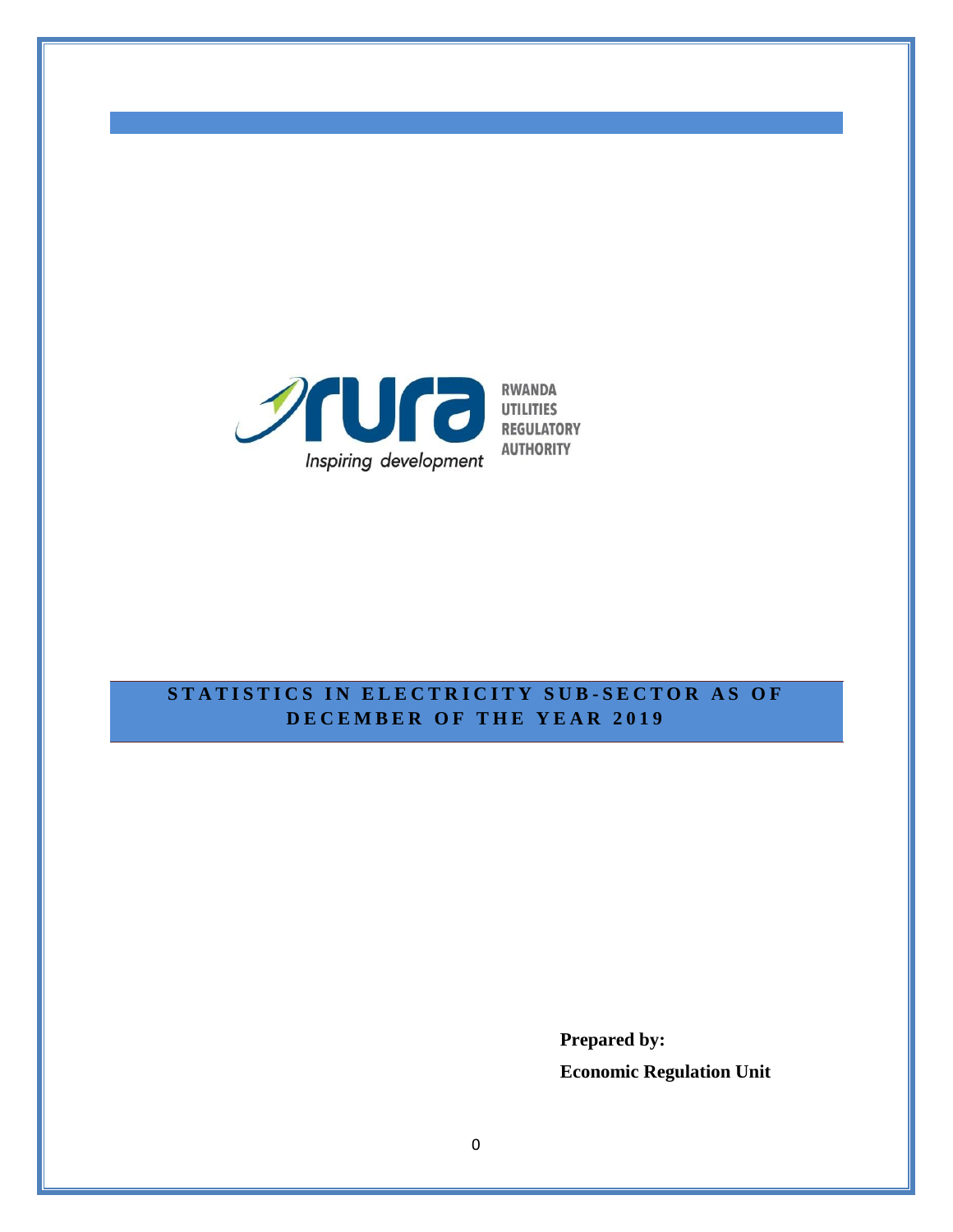# **TABLE OF CONTENTS**

| 2 <sup>1</sup> |  |  |
|----------------|--|--|
| 3.             |  |  |
| $\mathbf{4}$ . |  |  |
| 5.             |  |  |
|                |  |  |
|                |  |  |
|                |  |  |

# **LIST OF FIGURES**

| Figure 3: Trends of electricity supplied to the national grid (kWh) from Q1 to Q4 2019 4 |  |
|------------------------------------------------------------------------------------------|--|

## **LIST OF TABLES**

| Table 1: Trends of domestic generation and imported electricity (kWh) from Q1 to Q4 2019  1 |  |
|---------------------------------------------------------------------------------------------|--|
|                                                                                             |  |
| Table 3: Trends of electricity sold (kWh) per type of customer from Q1 to Q4 2019           |  |
|                                                                                             |  |
|                                                                                             |  |
|                                                                                             |  |
|                                                                                             |  |
|                                                                                             |  |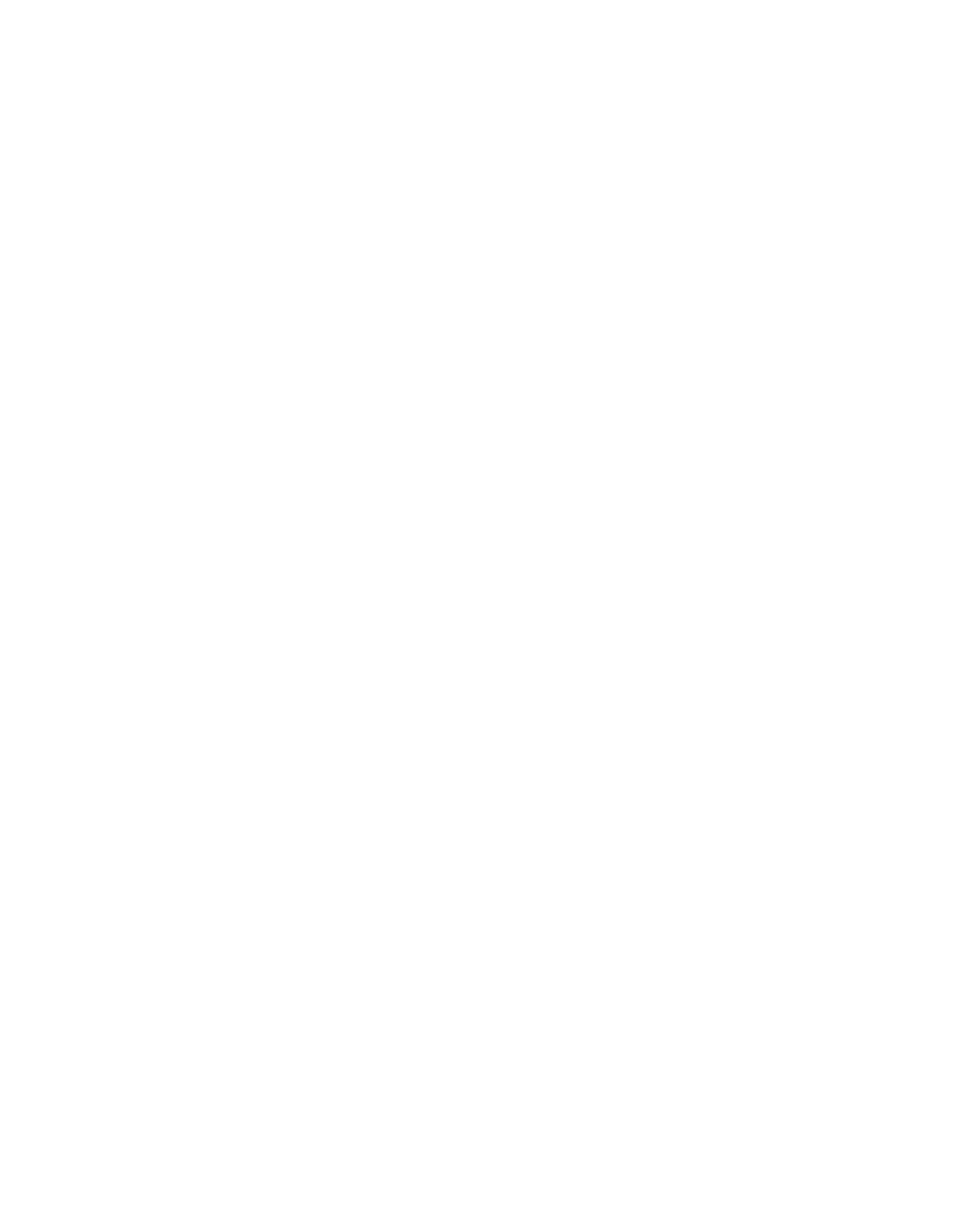# <span id="page-3-0"></span>**1. ELECTRICITY PRODUCTION**

## <span id="page-3-1"></span>**1.1. Domestic generation, regional shared and imports**

| Table 1. Trends of domestic generation and imported electricity (KWH) from QT to Q+2012 |             |             |               |               |              |
|-----------------------------------------------------------------------------------------|-------------|-------------|---------------|---------------|--------------|
| <b>Plant Name</b>                                                                       | Q1 2019     | Q2 2019     | Q3 2019       | Q4 2019       | <b>Total</b> |
| Cyimbili MHPP                                                                           | 241,903     | 273,716     | 194,980       | 396,353       | 1,106,952    |
| <b>Gaseke MHPP</b>                                                                      | 159,189     | 310,258     | 151,580       | 337,705       | 958,732      |
| Gashashi MHPP                                                                           | 170,483     | 187,024     | 139,910       | 240,975       | 738,392      |
| Giciye I HPP                                                                            | 2,915,985   | 4,232,091   | 2,582,129     | 4,442,612     | 14,172,817   |
| Giciye II HPP                                                                           | 3,028,357   | 4,507,427   | 2,525,636     | 4,867,193     | 14,928,613   |
| Gigawatt Global                                                                         | 3,387,290   | 3,194,160   | 3,439,040     | 3,117,360     | 13,137,850   |
| Gihira MHPP                                                                             | 2,239,733   | 2,764,089   | 1,887,512     | 2,812,600     | 9,703,934    |
| Gisenyi MHPP                                                                            | 2,633,429   | 2,477,082   | 1,982,713     | 2,843,749     | 9,936,973    |
| Gishoma PPP                                                                             |             | 118,470     | 15,643,100    | 3,378,925     | 19,140,495   |
| Jabana 1 TPP                                                                            | 6,565,100   | 6,489,700   | 6,494,180     | 3,698,600     | 23,247,580   |
| Jabana 2 TPP                                                                            | 30,434,880  | 25,550,592  | 32,054,432    | 18,057,504    | 106,097,408  |
| Jali Solar                                                                              | 26,025      | 21,367      | 34,423        | 27,994        | 109,810      |
| Keya HPP                                                                                | 2,329,464   | 2,796,613   | 1,822,749     | 2,997,040     | 9,945,866    |
| Kivuwatt                                                                                | 53,869,181  | 49,645,120  | 55,471,920    | 52,101,380    | 211,087,601  |
| Mazimeru MHPP                                                                           | 539,664     | 381,260     | 400,677       | 717,262       | 2,038,864    |
| Mukungwa 1 HPP                                                                          | 10,171,334  | 8,804,049   | 10,108,783    | 7,031,411     | 36,115,577   |
| Mukungwa 2 HPP                                                                          | 2,866,353   | 3,258,557   | 3,427,594     | 3,402,545     | 12,955,049   |
| Murunda MHPP                                                                            | 157,569     | 161,817     | 118,620       | 139,330       | 577,336      |
| Musarara MHPP                                                                           | 612,852     | 829,850     | 510,735       | 831,662       | 2,785,099    |
| Mutobo MHPP                                                                             | 328,255     | 343,781     | 320,539       | 365,896       | 1,358,471    |
| Nasho Solar PP                                                                          | 1,093,554   | 1,086,787   | 1,274,082     | 1,103,151     | 4,557,574    |
| Nkora MHPP                                                                              | 582,872     | 627,392     | 372,499       | 776,966       | 2,359,729    |
| Nshili MHPP                                                                             | 336,120     | 487,920     | 253,129       | 88,424        | 1,165,593    |
| Ntaruka HPP                                                                             | 3,144,000   | 2,837,000   | 3,091,000     | 2,046,000     | 11,118,000   |
| Nyabahanga MHPP                                                                         | 10,594      | 203,816     | 145,819       | 190,758       | 550,987      |
| Nyabarongo 1 HPP                                                                        | 29,097,900  | 36,136,500  | 17,306,500    | 43,213,500    | 125,754,400  |
| Rubagabaga                                                                              |             |             | 71,645        | 276,427       | 348,072      |
| Rugezi HPP                                                                              | 1,715,337   | 3,411,063   | 2,177,637     | 4,654,579     | 11,958,616   |
| Rukarara 1 HPP                                                                          | 9,443,050   | 11,270,698  | 6,611,665     | 13,630,837    | 40,956,250   |
| Rukarara 2 HPP                                                                          | 2,878,073   | 3,511,114   | 2,349,742     | 3,737,521     | 12,476,450   |
| Rukarara V Mushishito                                                                   |             | 956,346     | 1,440,325     | 2,932,195     | 5,328,866    |
| Rwaza Muko HPP                                                                          | 2,726,915   | 3,029,605   | 3,032,161     | 2,801,167     | 11,589,848   |
| So Energy Birembo                                                                       | 136,528     | 932,522     | 2,905,083     | 503,542       | 4,477,675    |
| So Energy Masoro                                                                        | 2,560,039   | 4,613,156   | 8,612,184     | 2,562,814     | 18,348,193   |
| So Energy Mukungwa                                                                      | 8,568,854   | 10,417,148  | 13,640,007    | 6,002,813     | 38,628,822   |
| <b>Total domestic generation</b>                                                        | 184,970,882 | 195,868,089 | 202,594,730   | 196,328,791   | 779,762,492  |
| Regional shared HPP                                                                     | 15,520,000  | 13,536,000  | 15,990,000    | 16,896,000    | 61,942,000   |
| <b>Imports</b>                                                                          | 9,164,020   | 8,426,716   | 7,786,789     | 8,892,542     | 34,270,066   |
| <b>Total generation</b>                                                                 | 209,654,902 | 217,830,805 | 226, 371, 518 | 222, 117, 333 | 875,974,558  |

<span id="page-3-2"></span>

**Source: EUCL-REG, December 2019**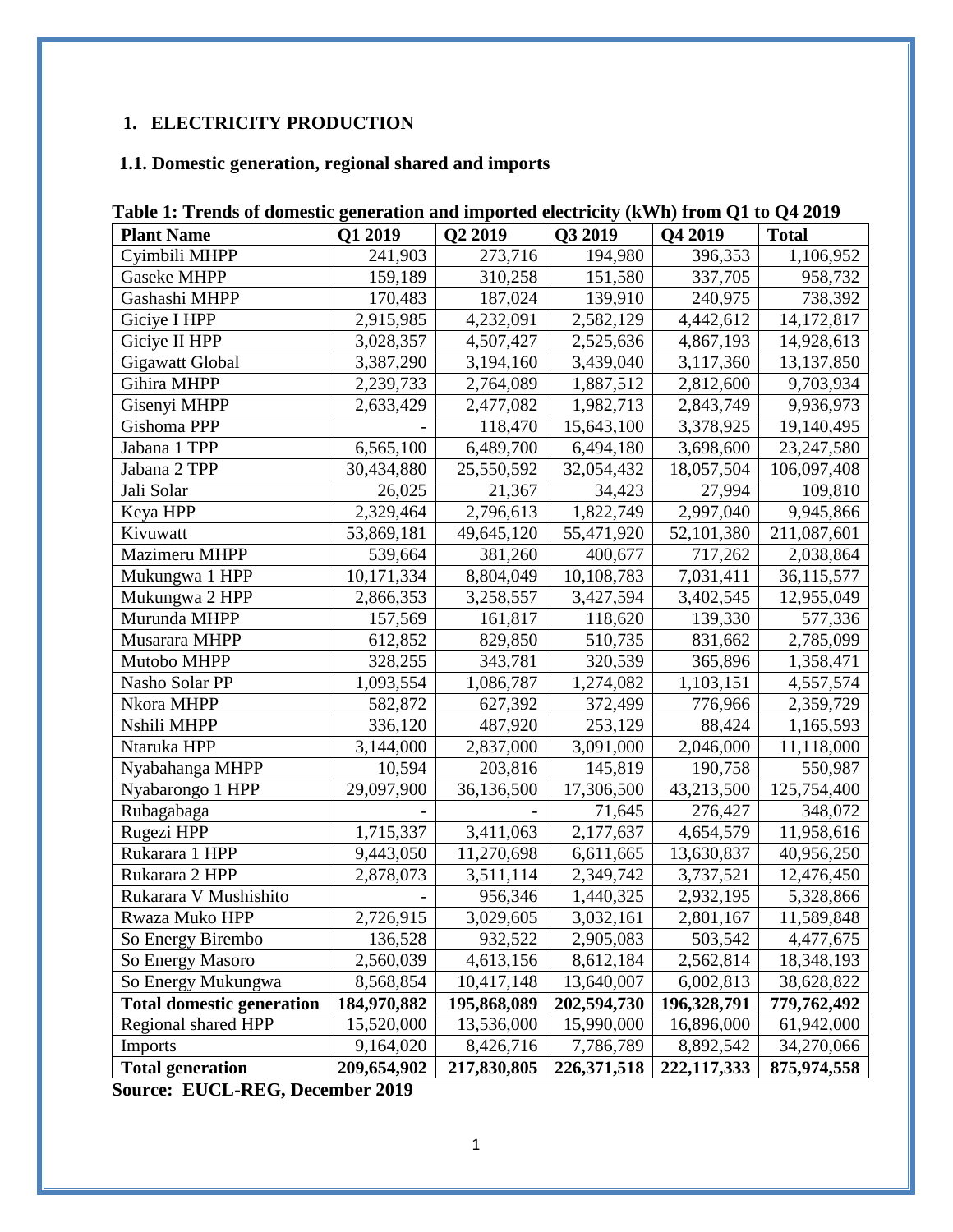During the year 2019, the total electricity generated by domestic power plants was 779,762,492 kWh, 61,942,000 kWh from Regional Shared plants whereas the 34,270,066 kWh are the imports. The total electricity generated in 2019 was 875,974,558 kWh.

#### <span id="page-4-0"></span>**1.2. Electricity generation mix**

The electricity produced in Rwanda is generated using different sources namely hydro, methane gas, peat, solar and heavy and light fuel oil used to run generators while another portion is imported.

| <b>Electricity generation mix</b> | Q1 2019 | Q2 2019 | Q3 2019 | Q4 2019 | 2019  |
|-----------------------------------|---------|---------|---------|---------|-------|
| Hydro                             | 37.4%   | 43.1%   | 27.8%   | 47.6%   | 38.9% |
| <b>Methane Gas</b>                | 25.7%   | 22.8%   | 24.5%   | 23.5%   | 24.1% |
| Peat                              | 0.0%    | 0.1%    | 6.9%    | 1.5%    | 2.2%  |
| Solar                             | 2.1%    | 2.0%    | 2.1%    | 1.9%    | 2.0%  |
| Thermal                           | 23.0%   | 22.0%   | 28.1%   | 13.9%   | 21.8% |
| <b>Regional shared Plants</b>     | 7.4%    | 6.2%    | 7.1%    | 7.6%    | 7.1%  |
| Imports                           | 4.4%    | 3.9%    | 3.4%    | 4.0%    | 3.9%  |

<span id="page-4-2"></span>**Table 2: Trends of electricity generation mix from Q1 to Q4 2019**

#### **Source: EUCL-REG, December 2019**

The 38.9% of the electricity supplied during 2019 is generated from hydro, 24.11% from Methane Gas, 21.8% from Thermal (fuel oil), 2.2% from Peat, 2.0 from Solar energy and 11.0% is the Regional shared and Imports. In aggregate, the 51.9% of electricity supplied is renewable resources whereas 48.1% is the electricity generated from non-renewables.

#### <span id="page-4-1"></span>**1.3. System peak demand**

The system peak demand increased by 4.5% from the first quarter to the fourth quarter of the year 2019 and the peak quarter over the year 2019 was quarter four with a peak demand of 146.91 MW as presented in the Figure 1.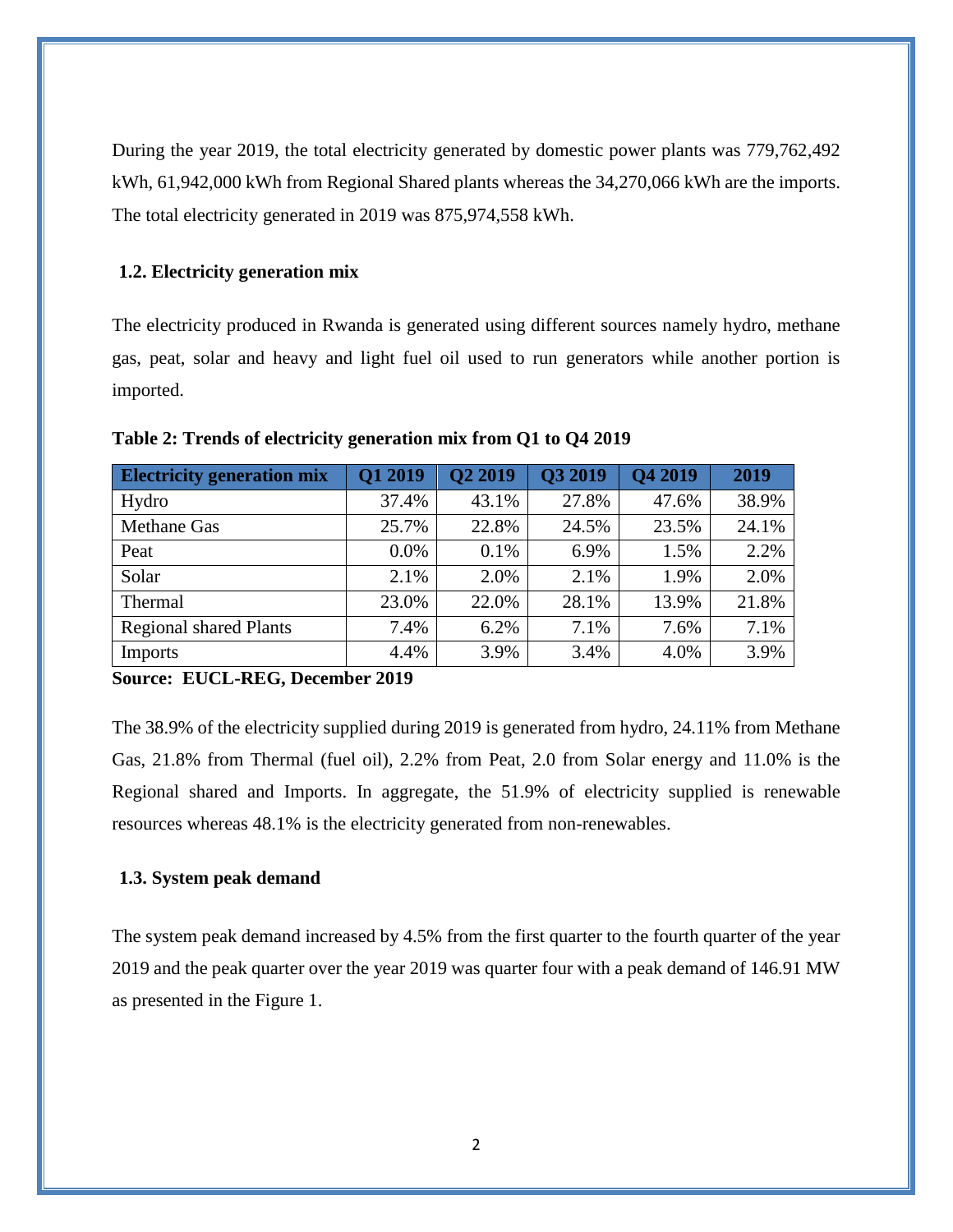

<span id="page-5-1"></span>**Figure 1: Trends of system peak demand (MW) from Q1 to Q4 2019**

**Source: EUCL-REG, December 2019**

### <span id="page-5-0"></span>**2. EXPORTED ELECTRICITY**



<span id="page-5-2"></span>**Figure 2: Trends of exported electricity (kWh) from Q1 to Q4 2019**

**Source: EUCL-REG, December 2019**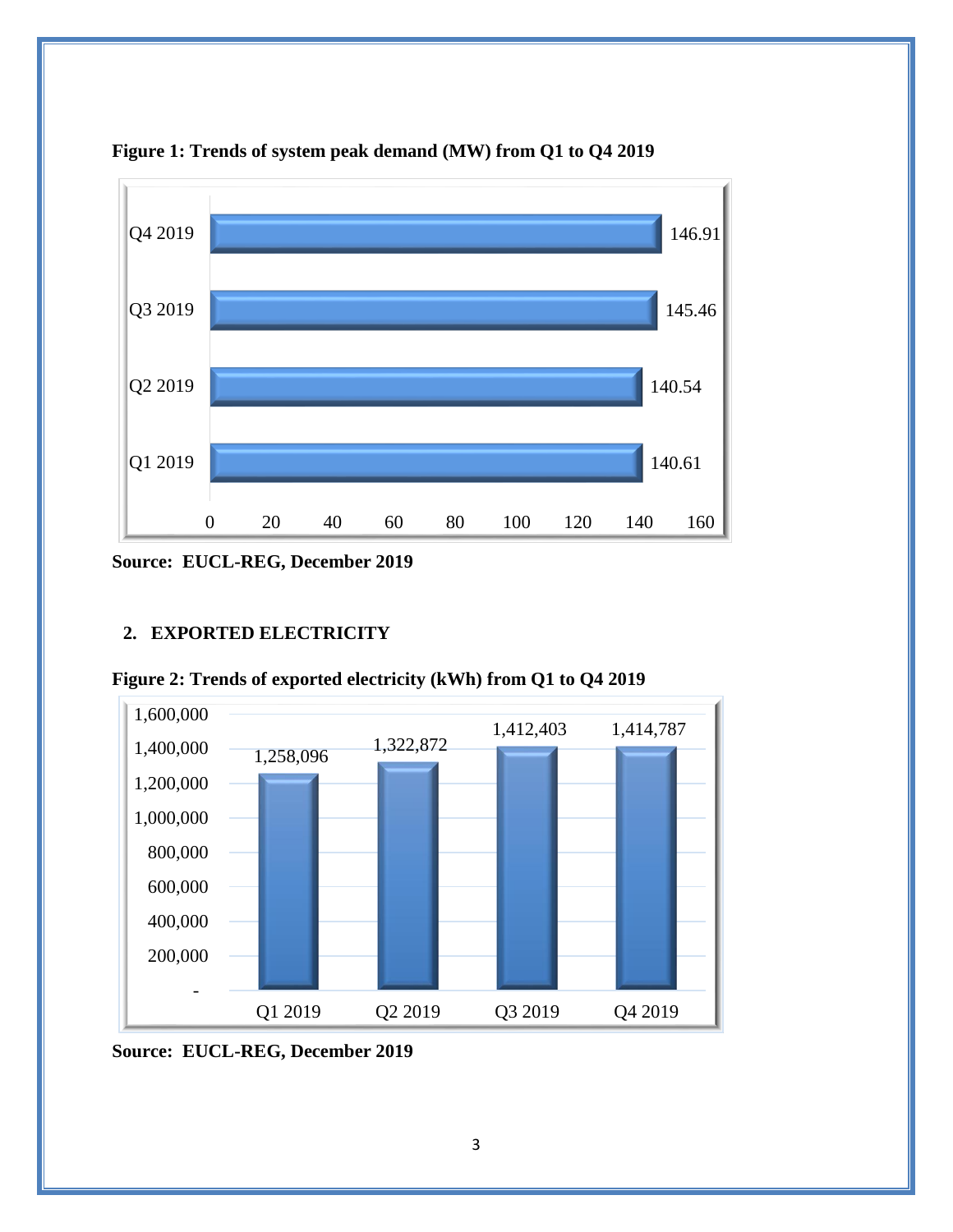The exported electricity increased by 12.5% from the first to the fourth quarter of the year 2019. The total exported electricity during the year 2019 was 5,408,158 kWh.

### <span id="page-6-0"></span>**3. ELECTRICITY SUPPLIED TO THE NATIONAL GRID**

Below is shown the quantity of electricity supplied in each quarter, within the county excluding the exported electricity.



<span id="page-6-1"></span>**Figure 3: Trends of electricity supplied to the national grid (kWh) from Q1 to Q4 2019**

**Source: EUCL-REG, December 2019**

The electricity supplied to the national grid by the utility increased by 5.9% from the first to the fourth quarter of the year 2019. During the year 2019, the total electricity supplied to the national grid was 870,566,401 kWh.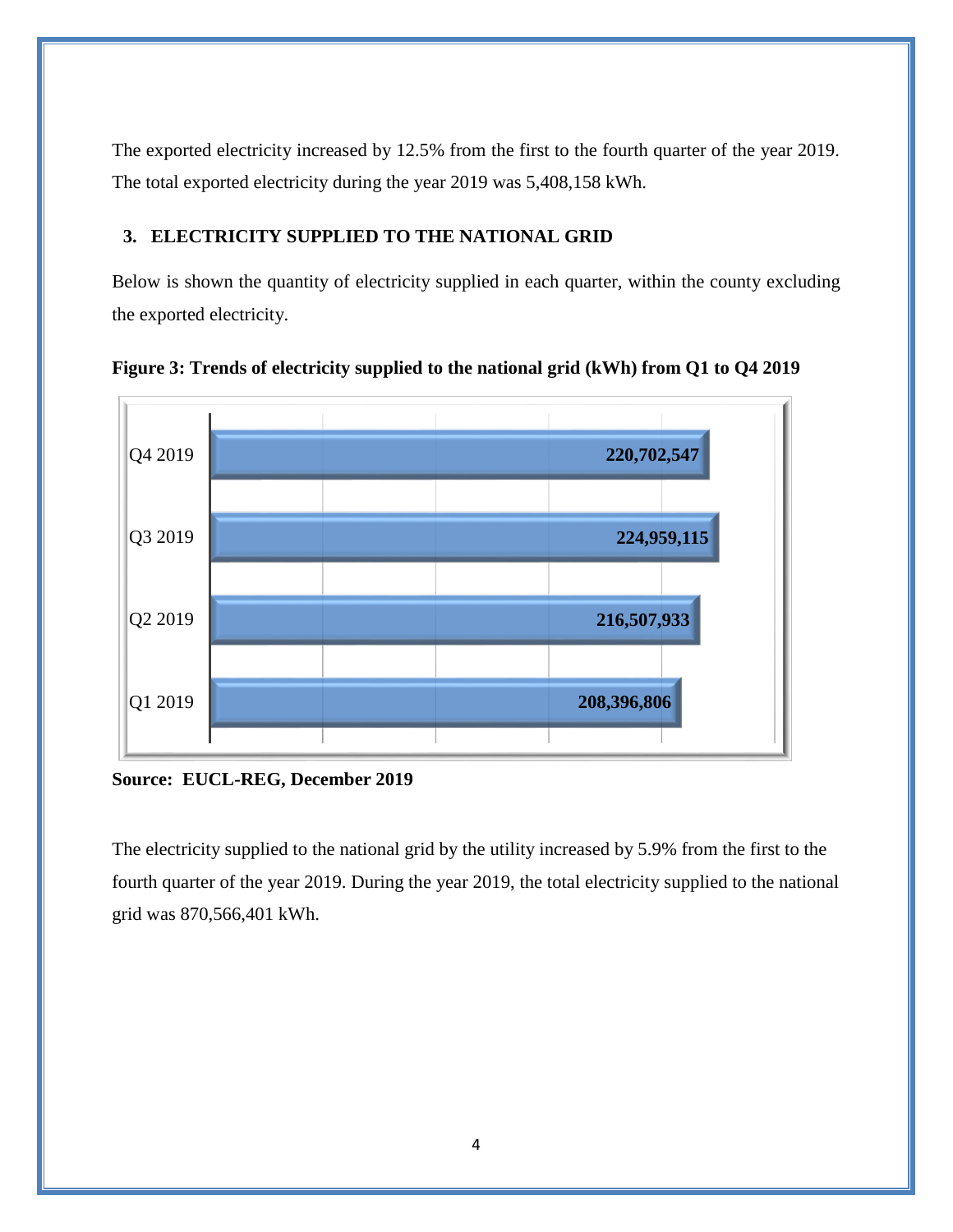## <span id="page-7-0"></span>**4. ELECTRICITY SOLD DOMESICALLY**

The electricity sold includes both the pre-paid and post-paid electricity.

| <b>Customer category</b>               | Q1 2019                                                      | Q2 2019     | Q3 2019     | <b>Q4 2019</b> | 2019        |
|----------------------------------------|--------------------------------------------------------------|-------------|-------------|----------------|-------------|
| Domestic/residential                   | 29,686,710                                                   | 30,972,362  | 31,982,512  | 32,891,403     | 125,532,986 |
| Non-residential                        | 50,798,449                                                   | 55,002,998  | 54,590,603  | 53,757,749     | 214,149,799 |
| Water pumping stations                 | 6,521,576                                                    | 6,975,541   | 8,000,101   | 8,273,593      | 29,770,811  |
| Water treatment plants                 | 6,553,022                                                    | 6,969,641   | 7,417,982   | 6,623,521      | 27,564,166  |
| <b>Broadcasters</b>                    | 937,844                                                      | 1,022,149   | 1,042,998   | 1,078,968      | 4,081,960   |
| <b>Health facilities</b>               | 3,466,259                                                    | 3,811,755   | 3,880,482   | 3,745,970      | 14,904,466  |
| Telecom towers                         | 10,266,658                                                   | 11,303,691  | 11,637,095  | 11,848,043     | 45,055,486  |
| Hotels                                 | 9,944,903                                                    | 10,128,194  | 10,327,865  | 10,671,686     | 41,072,647  |
| Industries                             | 49,096,709                                                   | 50,973,987  | 52,150,745  | 49,102,016     | 201,323,456 |
| <b>Total</b><br>$\sim$<br><b>DIZAL</b> | 167,272,131<br>$\mathbf{A} \mathbf{A} \mathbf{A} \mathbf{A}$ | 177,160,318 | 181,030,381 | 177,992,948    | 703,455,777 |

<span id="page-7-1"></span>**Table 3: Trends of electricity sold (kWh) per type of customer from Q1 to Q4 2019**

**Source: EUCL-REG, December 2019**

The 30.4% of the total electricity sold by Utility during the year 2019 were sold to non-residential customers, 28.6% to industries, and 17.9% to residential customers and the remaining 23.1% were sold to water pumping stations, water treatment plants, telecom towers, health facilities, broadcasters, and hotels.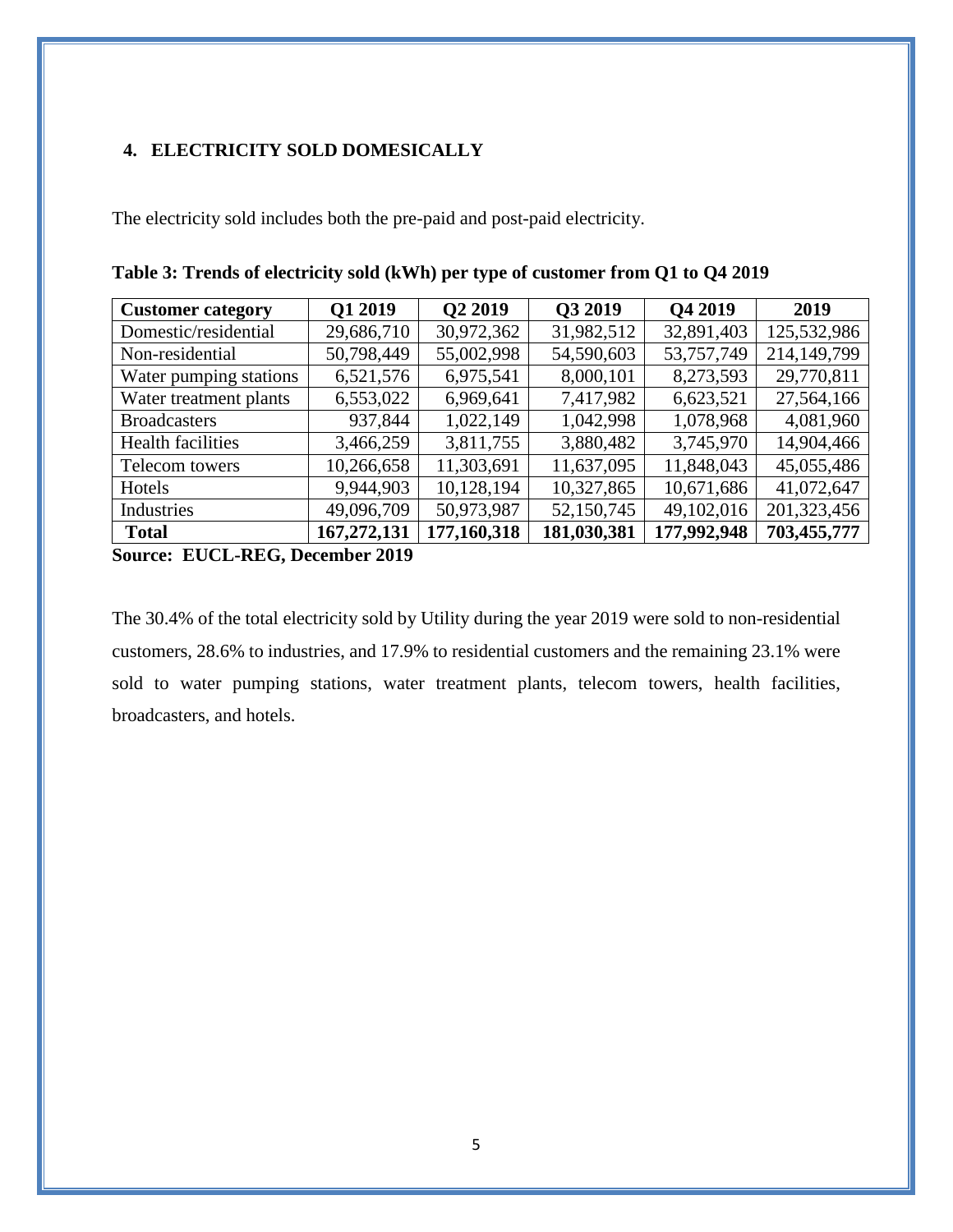## <span id="page-8-0"></span>**5. ELECTRICITY END USER TARIFF**

The electricity tariff that was charged to the electricity customers during the year 2019 was structured as follow:

## <span id="page-8-1"></span>**5.1. Tariffs for non-industrial customer category**

<span id="page-8-3"></span>

| Table 4: Tariffs for non-industrial customer category |
|-------------------------------------------------------|
|-------------------------------------------------------|

| <b>Category</b>                                              | <b>Consumption block</b><br>per month (kWh) | <b>Frw/kWh (VAT &amp;</b><br><b>Regulatory fee exclusive)</b> |
|--------------------------------------------------------------|---------------------------------------------|---------------------------------------------------------------|
| Residential                                                  | $]0-15]$<br>$[15-50]$                       | 89<br>182                                                     |
|                                                              | $>50$                                       | 210                                                           |
| Non-residential                                              | $]0-100]$                                   | 204                                                           |
|                                                              | >100                                        | 222                                                           |
| Telecom towers                                               | All                                         | 185                                                           |
| Water Treatment Plants<br>& Water<br><b>Pumping Stations</b> | All                                         | 126                                                           |
| Hotels                                                       | All                                         | 126                                                           |
| <b>Health Facilities</b>                                     | All                                         | 192                                                           |
| <b>Broadcasters</b>                                          | All                                         | 184                                                           |

**Source: Board Decision N°002/BD/ER-/RURA/2018**

### <span id="page-8-2"></span>**5.2.Tariffs for industrial customer category**

Industrial customers are those registered as industries and are categorized based on their level of consumption as defined below:

### <span id="page-8-4"></span>**Table 5: Categorization of industrial customers**

| <b>Industry category</b> | <b>Annual consumption (kWh/year)</b> |
|--------------------------|--------------------------------------|
| Small                    | $\leq$ 22,000                        |
| Medium                   | 122,000-660,0001                     |
| Large                    | >660,000                             |

**Source: Board Decision N°002/BD/ER-/RURA/2018**